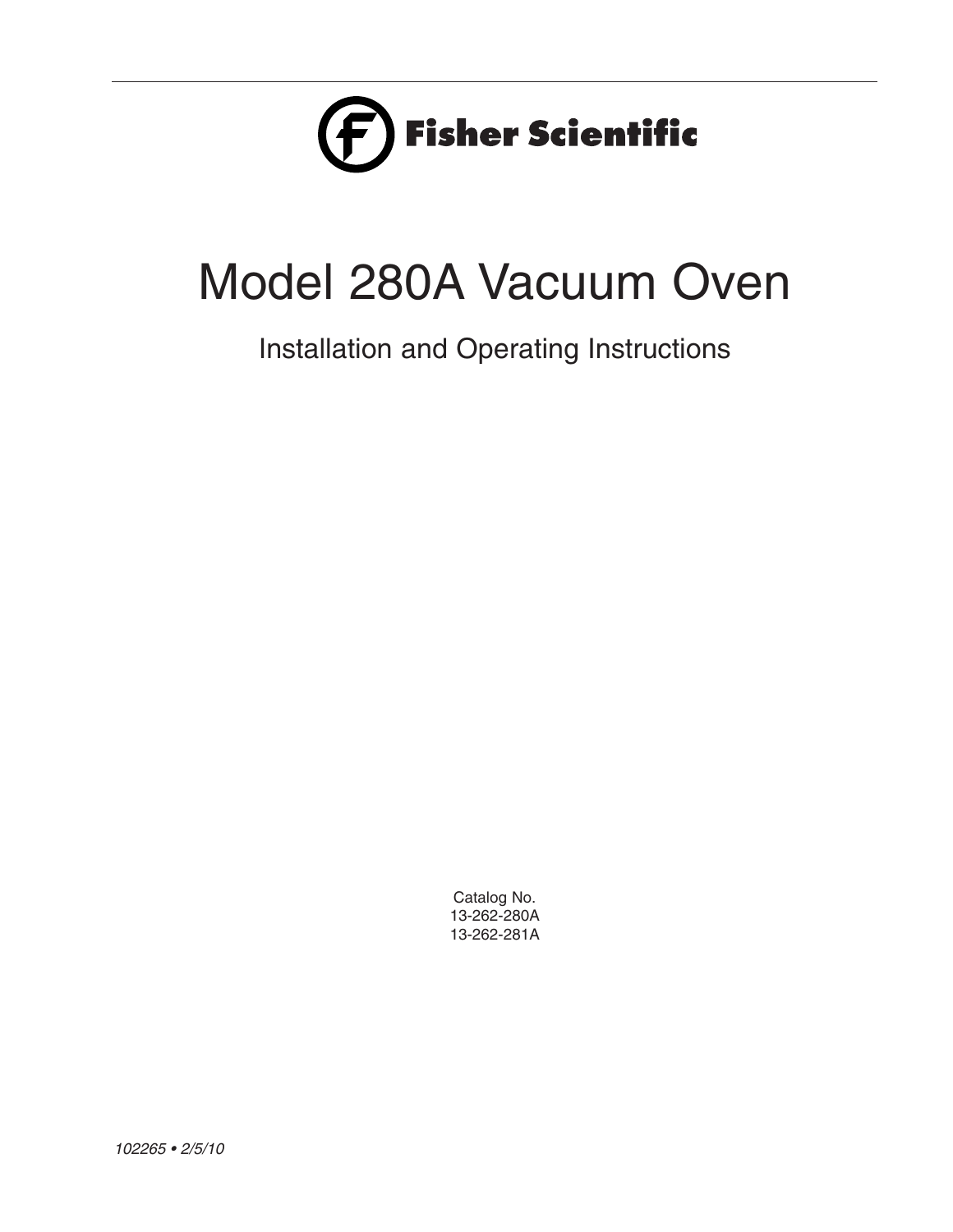# **Table of Contents**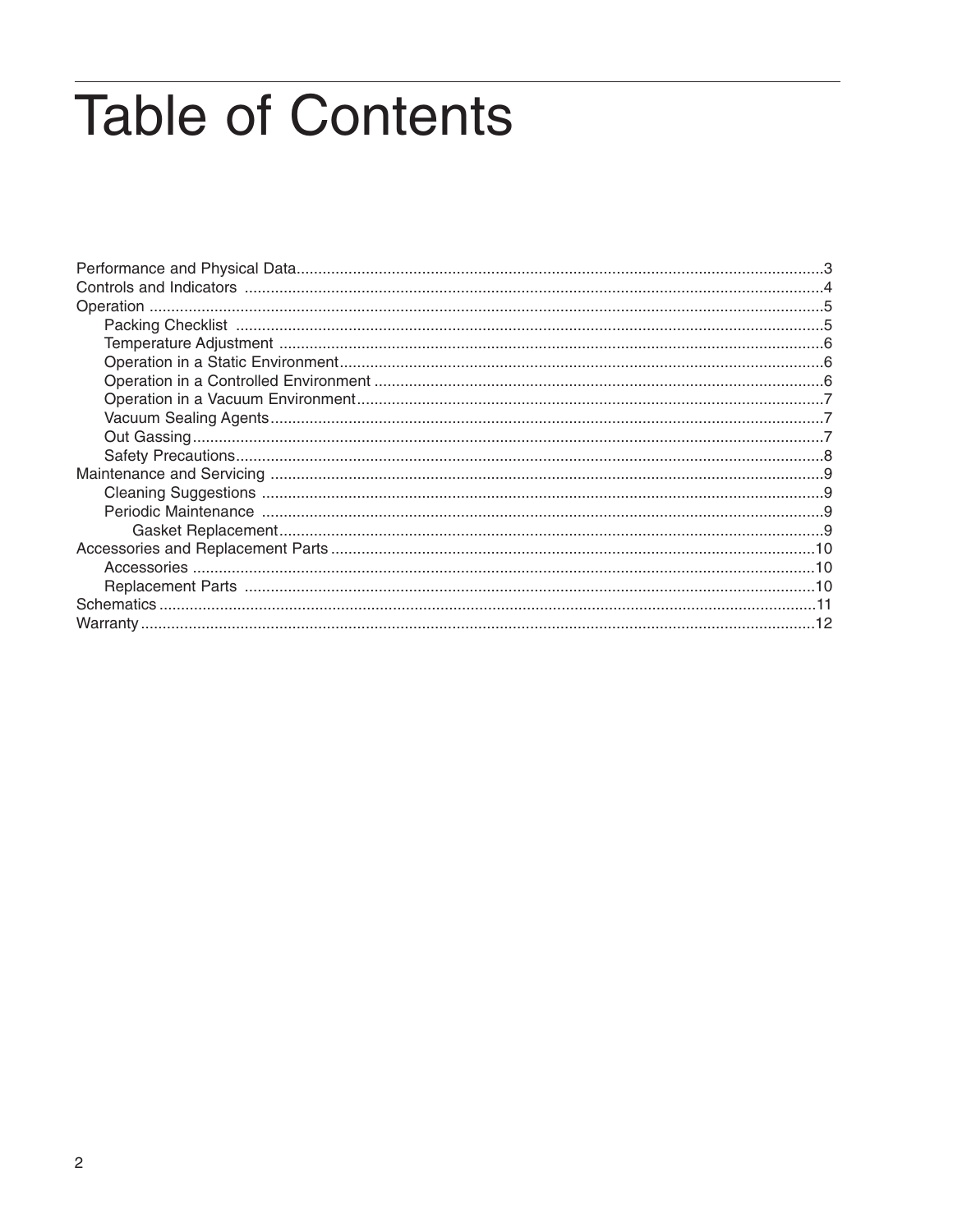### Performance and Physical Data

**Model No.** 280A **Vacuum Leak Rate** < .2" Hg per 24 hours **Temperature Range** Ambient to 200°C **Shelf Capacity Outside Dimensions** 16"D x 15"W x 20"H **Standard Electrical Service** 1000 Watts, 120 VAC

**Catalog No.** 13-262-280A (120V), 13-262-281A (240V) **Vacuum Range Atmosphere to 30" Hg.\*** with adequate pump  $2.0$  ft<sup>2</sup> **Inside Dimensions** 11.125"D x 9.75"W x 9.75"H 50/60 Hz. 8.4 Amps Optional: 1000 Watts, 240 VAC, 50/60 Hz , 4.2 Amps

**Net Weight (Pounds**) 65 lb.

*\*Within 10 Microns*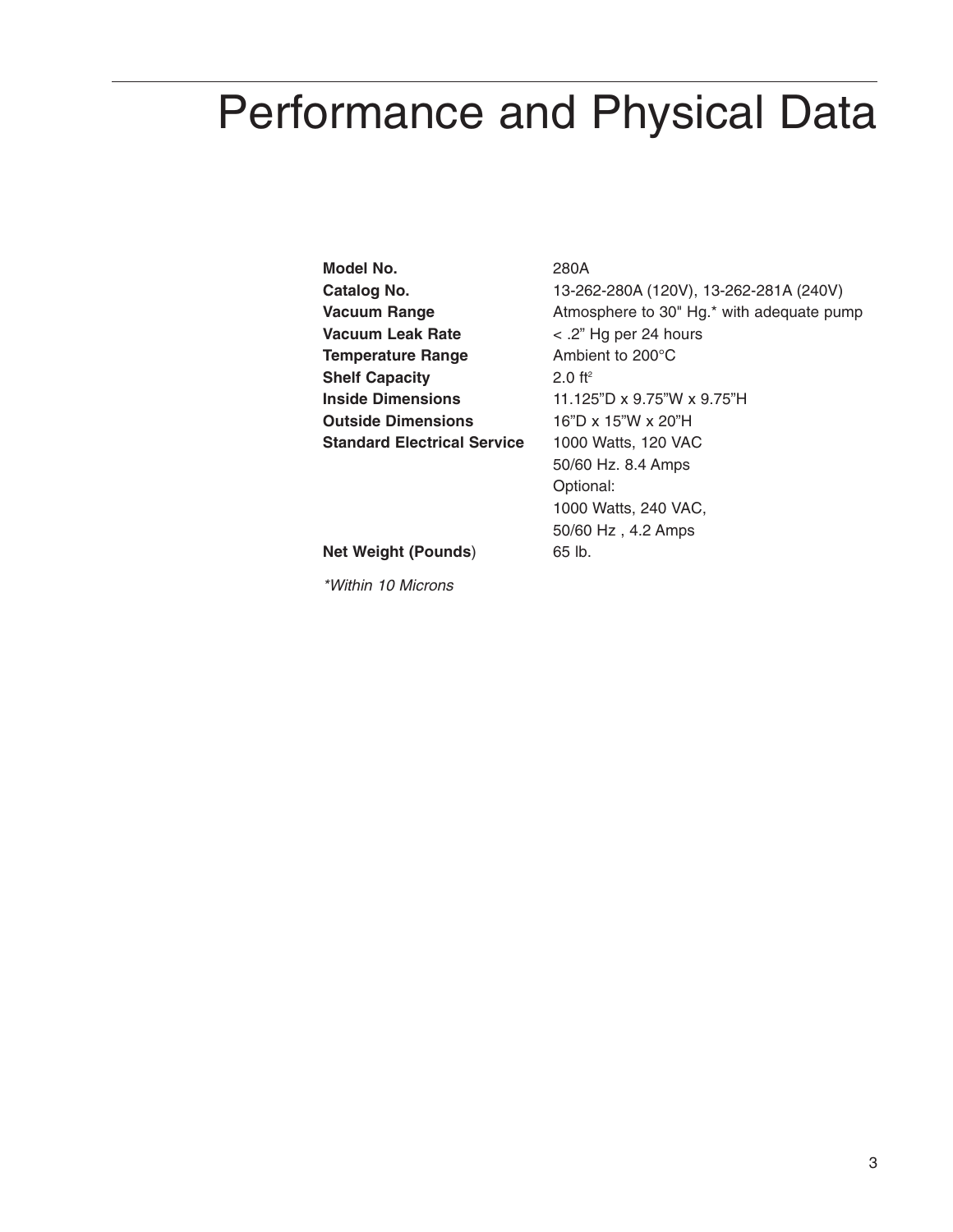## Controls and Indicators



- 1. Power Switch: Applies power to the oven temperature control.
- 2. Temperature Control: Regulates the oven operating temperature.
- 3. Heating Indicator: Indicates when the oven is being heated.
- 4. Thermometer: 0° 200°C dial thermometer with 2° divisions.
- 5. Vacuum Gauge: Indicates chamber vacuum in *inches of mercury.*
- 6. Control Valves: Used for evacuating chamber, controlling vacuum, or for bleeding air and other gasses into chamber.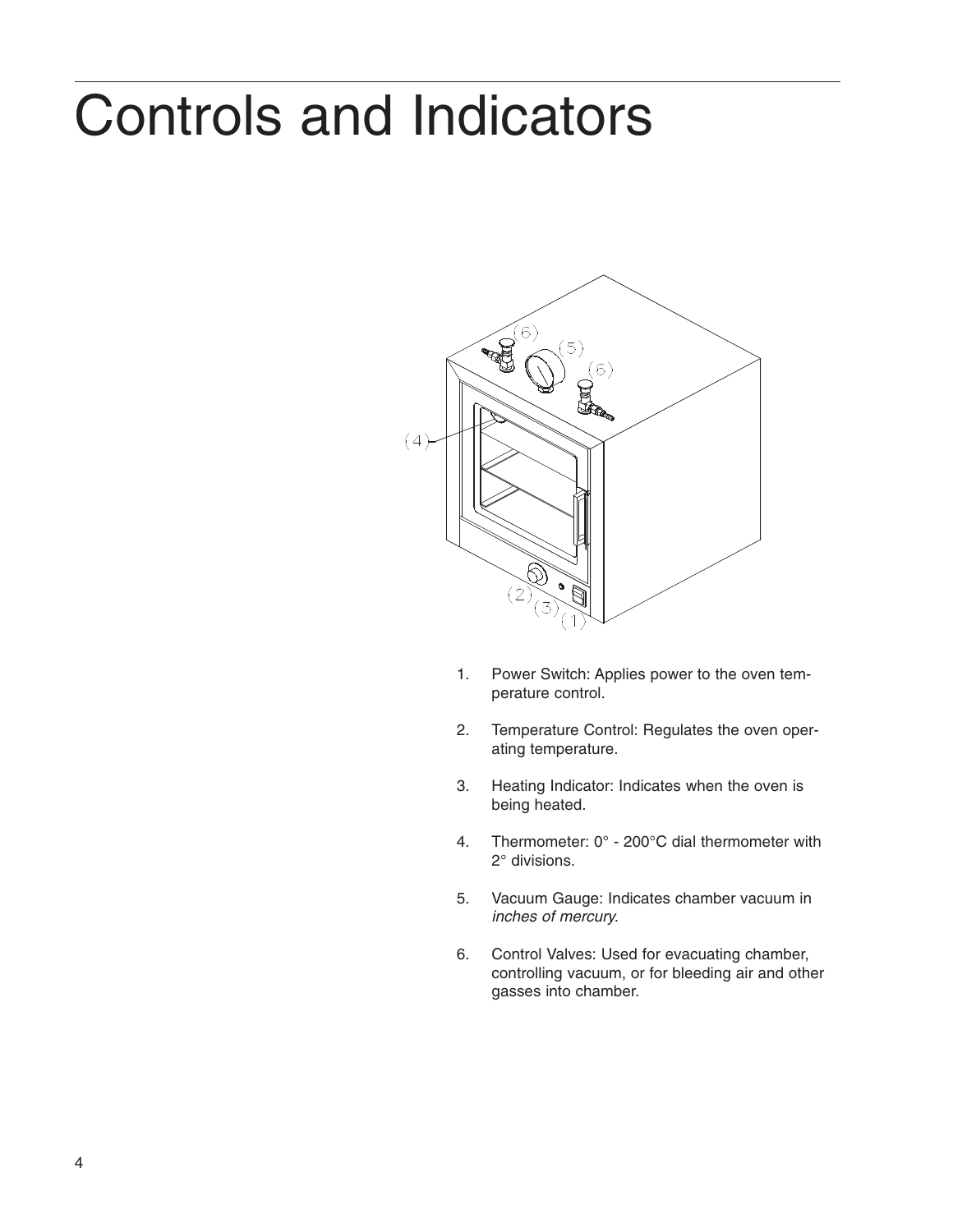# **Operation**

1. Refer to the packing checklist for the list of accessories sent with this unit. Make certain you have all accessories before destroying the shipping container and packing material. Also verify that all-packing material and tape has been removed from inside the oven before operating.

### Packing Checklist

- Description
- 1 Model 280A Vacuum Oven
- 1 Instruction Manual (PN 102265)<br>1 Vacuum Grease Tube
- Vacuum Grease Tube
- 2 Shelf Trays
- 1 Warranty Card
- 2. Place the oven on a bench or stand at a convenient working height. Maintain a minimum of 12 inches of clearance between the oven and any combustible surfaces.
- 3. Turn temperature control to low position and turn power switch off.
- 4. Check voltage and watts stamped on the data plate for compatibility before connecting oven to power source. The data plate can be found near the power cord.
- 5. Connect a vacuum pumping system, including a suitable trap, to the serrated fitting on the valve designated as vacuum. Use 1/4" ID heavy walled tubing and secure the connection with a hose clamp.
- 6. If desired, connect a purge gas supply to the remaining serrated fitting. Use a two-stage gas flow regulator if gas is to be supplied by a pressurized cylinder.



#### **Note**

Recommended vacuum tubing and vacuum pumps are listed under the Accessory Items section of this manual.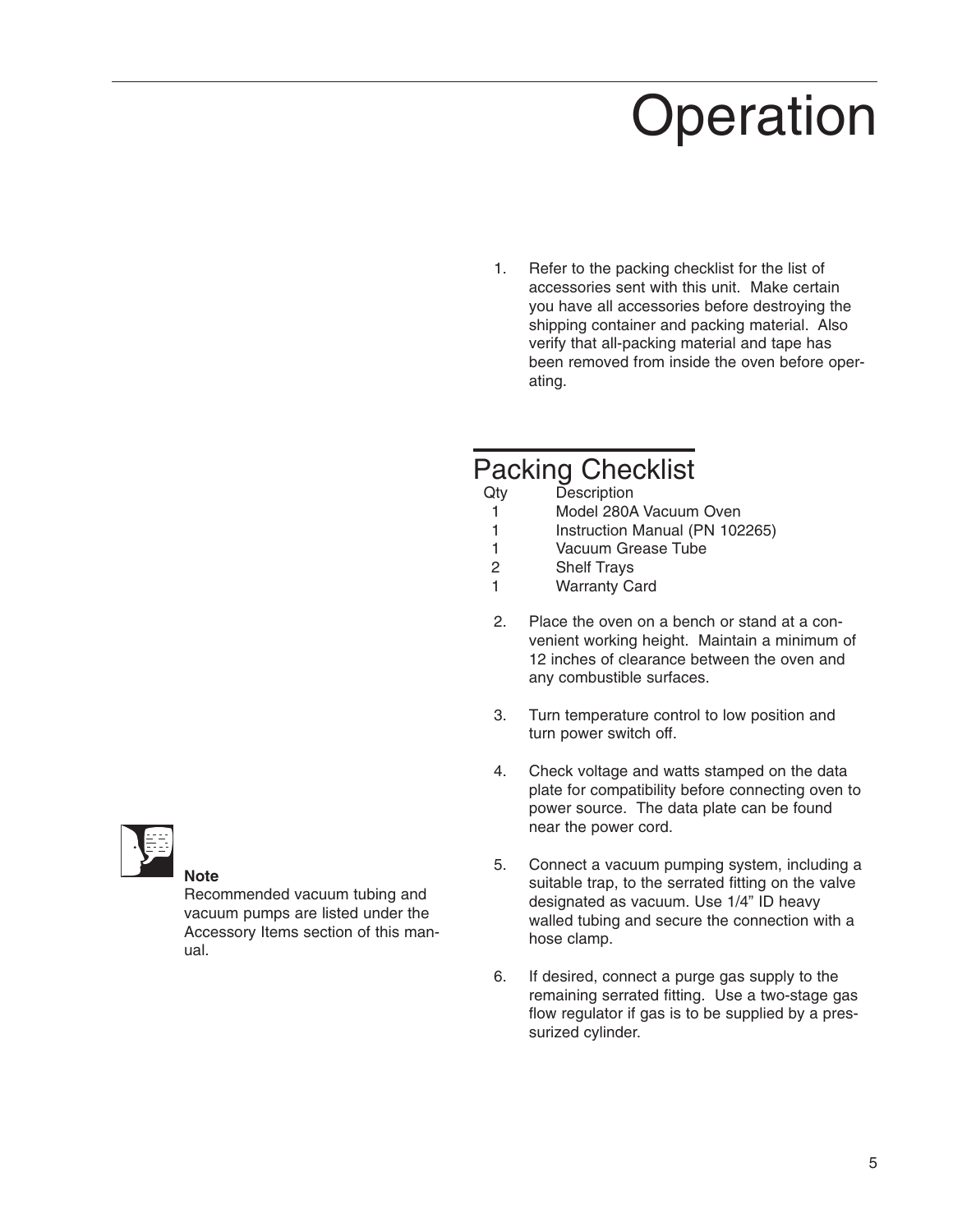

#### **Note**

When the oven is new and is first heated, the insulation will become scorched and some smoke and burning odor will occur. It is normal for this condition to last 2 to 3 hours at high heat.

#### Temperature Adjustment

- Turn the power switch on to supply power to the oven.
- 2. Turn the Temp. Control knob fully clockwise. The "Heating" indicator will glow when the unit is heating. When the temperature reaches the desired operating level (as indicated on the thermometer) turn the Temp. Control knob counterclockwise until the "Heating" indicator turns off. Allow the temperature to cycle on and off several times (3 to 4 hours) to make sure the oven has stabilized. Adjust the Temp. Control knob up or down as necessary.
- 3. When temperature is at the desired setting proceed to operate in any one of the following vacuum environments

#### Operation in a Static Environment

Static environment refers to operation at atmospheric pressure and with air, as it is present. In this case the operator would simply place the sample in the oven chamber and set the desired temperature.

### Operation in a Controlled Environment

Controlled environment refers to operation with the samples in an inert gas. To accomplish this, perform the following:

- 1. Place samples in the oven chamber then close the oven door.
- 2. Close the purge control valve.
- 3. Open the vacuum control valve then turn on the vacuum pumping system to remove any air remaining in the oven.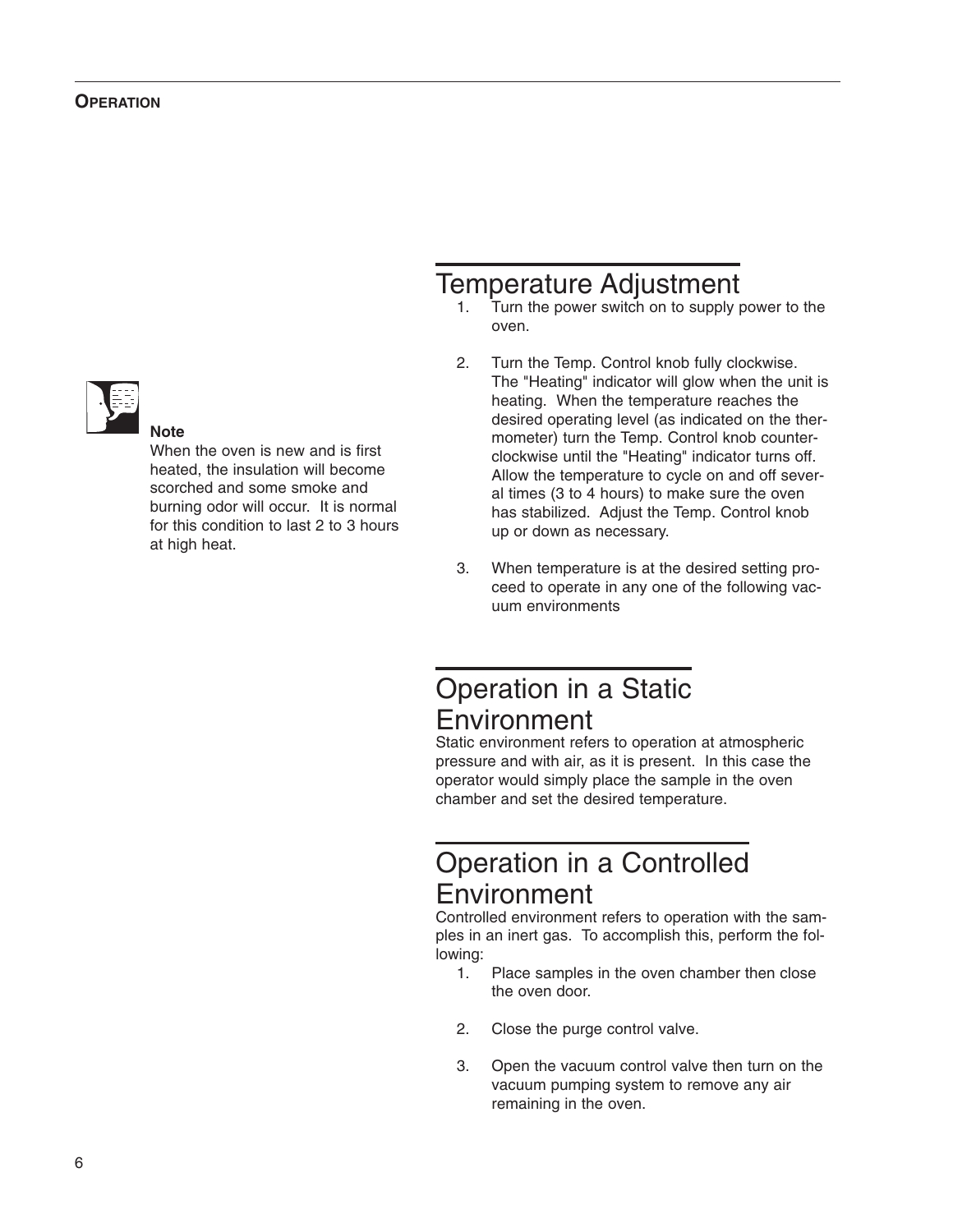- 4. Close the vacuum control valve and open the purge control valve to bleed in an inert gas.
- 5. Close the purge control valve.

#### Operation in a Vacuum Environment

To operate in a vacuum environment, perform the following:

- 1. Place samples in the oven then close the oven door.
- 2. Close both the purge control and vacuum control valves
- 3. Turn on the vacuum pumping system then open the vacuum control valve (fully counterclockwise)
- 4. The vacuum, in inches of mercury, can be obtained from the vacuum gauge on the top of the oven.

### Vacuum Sealing Agents

• High temperature vacuum grease is often necessary to provide a proper seal at tubing connections, valve connections, door seals, etc. This is especially important at high vacuums. Using silicone vacuum grease will damage the door seal and has restrictions for some types of materials placed in the oven.

### Out Gassing

The operation of the oven at high temperature while evacuating the chamber will help drive off absorbed gasses on the walls and three surfaces and facilitate attainment of high vacuums.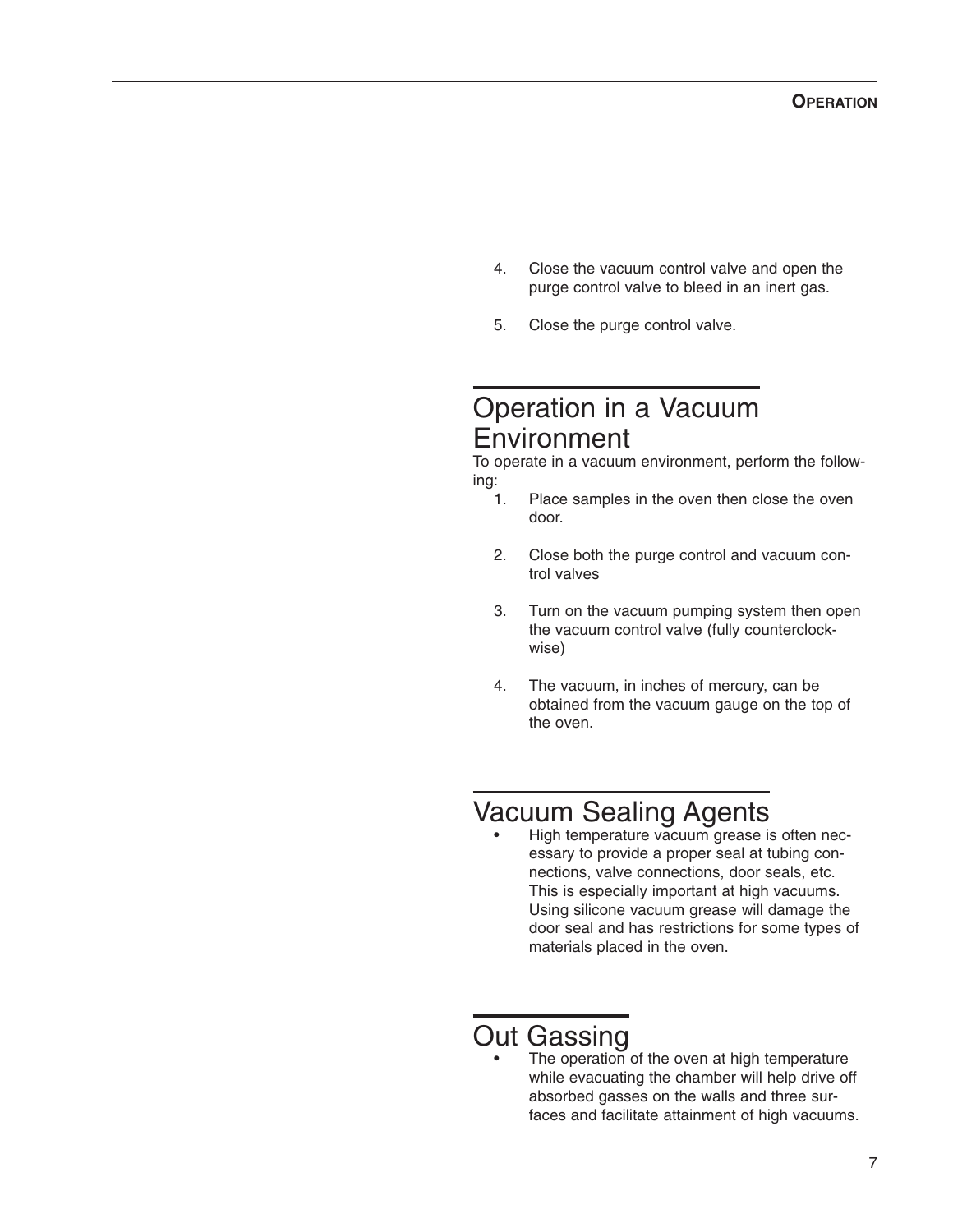#### Safety Precautions

- Before operation, always observe the following Safety precautions. This unit is not explosion proof. Do not use in the presence of flammable or combustible materials; fire or explosion may result. Unit contains components that may ignite such materials. Do not place volatile items in the chamber. Fumes and spillage from acidic solutions cause corrosion of the stainless steel chamber. Care should be taken to maintain neutral pH at all times.
- Do not operate oven at temperatures above  $200^\circ$  C.
- Do not permit materials of any kind to rest on top of unit when operating at elevated temperatures.
- Do not touch the oven door particularly the glass portion, with unprotected hands when operating at elevated temperatures.
- To prevent overheating unit is equipped with a safety thermostat that will open at approximately 230°C.
- The oven is equipped with silicone door gaskets. Do not use silicone door gaskets or vacuum grease when evaporating solvents in the oven or when using high aniline point oils. BUNA-N gaskets should be used in applications when evaporating solvents or when using high aniline point oils. The interior finish or silicone gaskets may be damaged by the following:
- *• BUNA-N gaskets should not be used above 125°C.*

| Diesel oil               | JP-4 oil                            |
|--------------------------|-------------------------------------|
| MIL-0-5606               | <b>Hydraulic Fluids</b>             |
| <b>Butyl Acetate</b>     | Carbon Tetrachloride                |
| <b>Ethylene Chloride</b> | Gasoline                            |
| Kerosene                 | Zylene                              |
| Methyl Chloride          | <b>Stoddard Solvent</b>             |
| Toluene                  | <b>Aromatic Chlorinated Solvent</b> |
|                          |                                     |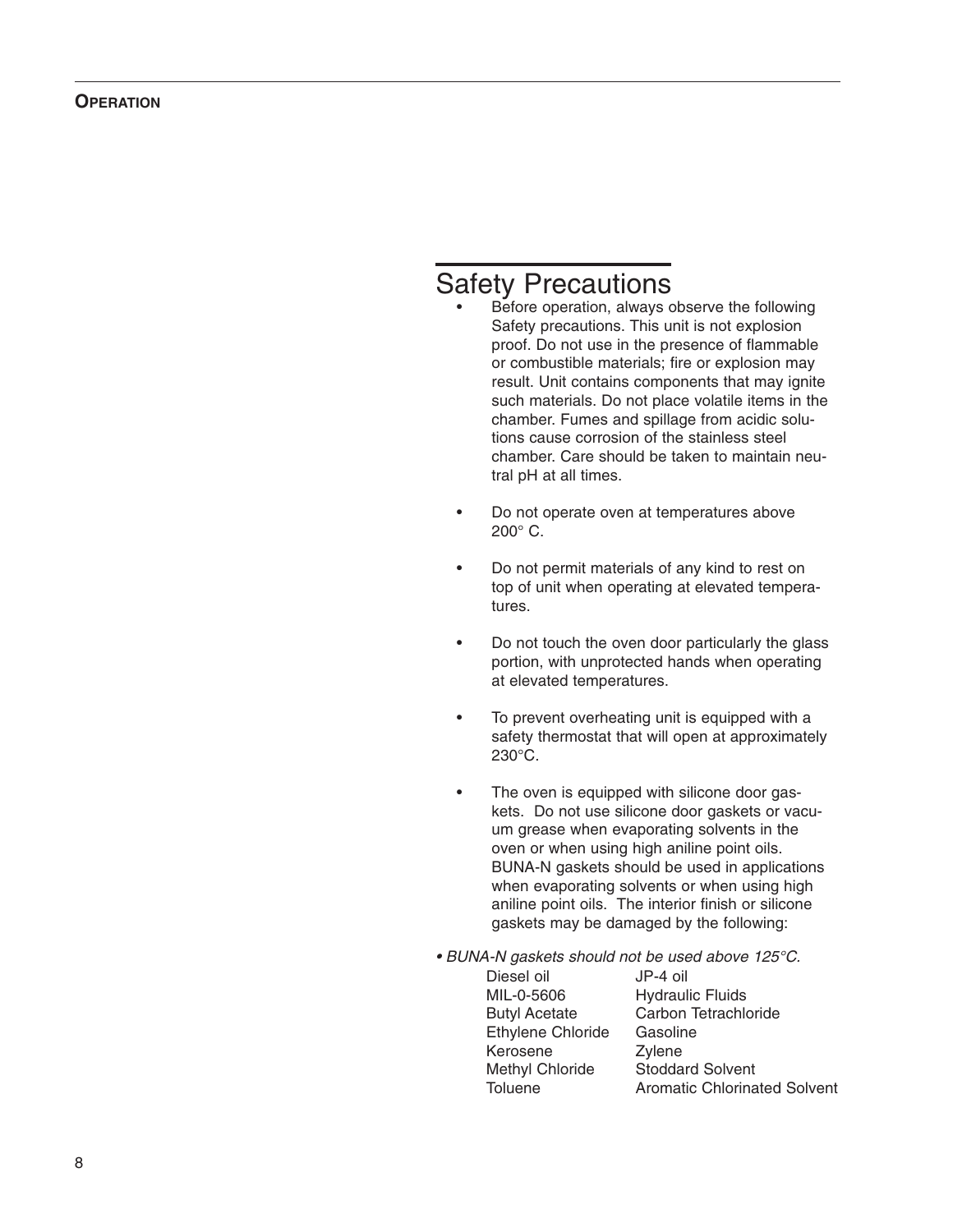## Maintenance and Servicing

#### Cleaning Suggestions

- Use the mildest cleaning procedure that will do the job effectively.
- Rinse thoroughly with water after every cleaning operation.
- Wipe dry to avoid watermarks.
- A stainless steel wool pad, sponge or fibrous brush is recommended. Avoid use of ordinary steel wool or steel brushes for scouring stainless steel.

#### Periodic Maintenance

- Secured access panels, covers, etc., should never be removed from this equipment by anyone other then experienced service personnel,
- If the oven fails to maintain set temperature, it may indicate a problem with the Temp. Control, or possibly a heating element failure. Contact your local Fisher Scientific service representative (1-800-395-5442).
- Gaskets should be checked periodically for hardening, shrinking, deterioration or other signs of wear. It is advisable to keep several gaskets available for use as replacements.

#### Seal Replacement

To replace the oven seal, remove the old seal and perform the following:

- 1. Clean edge of chamber with Xylene, (Cat. No. LLX5-500).
- 2. Apply a thin bead of Dow Corning RTV-736 red silicone rubber adhesive to edge of the chamber. Place gasket on chamber and close the door.
- 3. Keep door closed for a minimum of 16 hours with 1 to 2 inches of vacuum before using.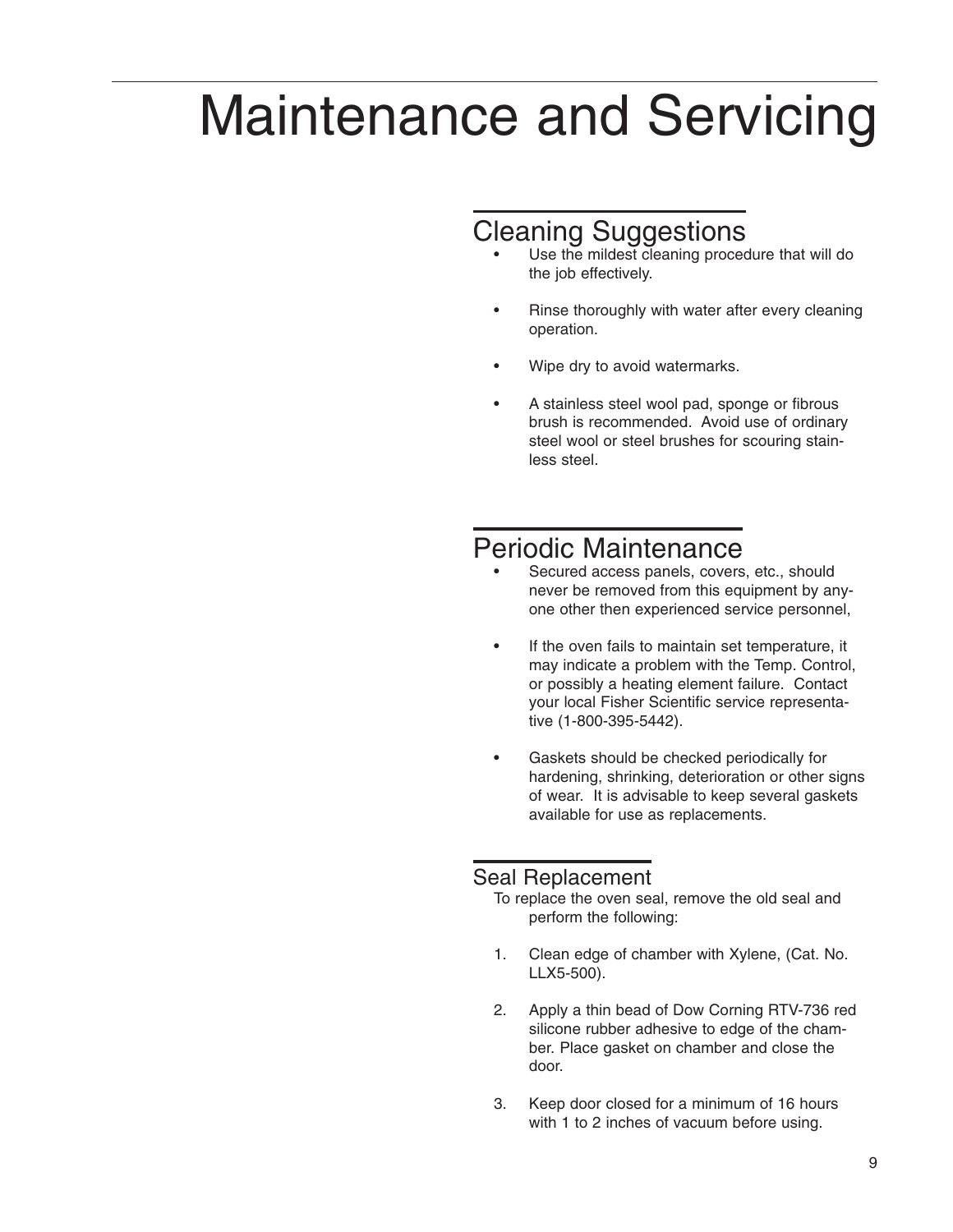## Accessories and Replacement Parts

#### Accessory Items

Detailed information on accessory items is located in the Fisher Scientific catalog.

| Item No.  | <b>Description</b>  |
|-----------|---------------------|
| 01-257-2C | Vacuum Pump         |
| 01-257-4A | Vacuum Pump Oil     |
| 01-257-12 | Clear Vacuum Tubing |
| 14-635-5D | Vacuum Grease       |

### Replacement Parts

| Part No.  | <b>Description</b>         |
|-----------|----------------------------|
| SPN83373  | Power Switch               |
| SPN102219 | Temp. Control (Thermostat) |
| SPN20845  | Temp. Control Knob         |
| SPN102222 | Thermal Cut-Out            |
| SPN98991  | Pilot Light                |
| SPN102256 | Thermometer                |
| SPN98998  | Rubber Feet                |
| SPN102161 | Control Valve              |
| SPN102220 | Vacuum Gauge               |
| SPN30790  | Heating Element (120V)     |
| SPN50430  | Door Gasket - Silicone     |
| SPN50430B | Door Gasket - BUNA-N       |
| SPN50430V | Door Gasket - Viton        |
| SPN02336  | Window                     |

When ordering replacement parts, please specify the model number and serial number of your unit, and date the unit was purchased. The model and serial numbers can be found on the nameplate, which is located near the service cord.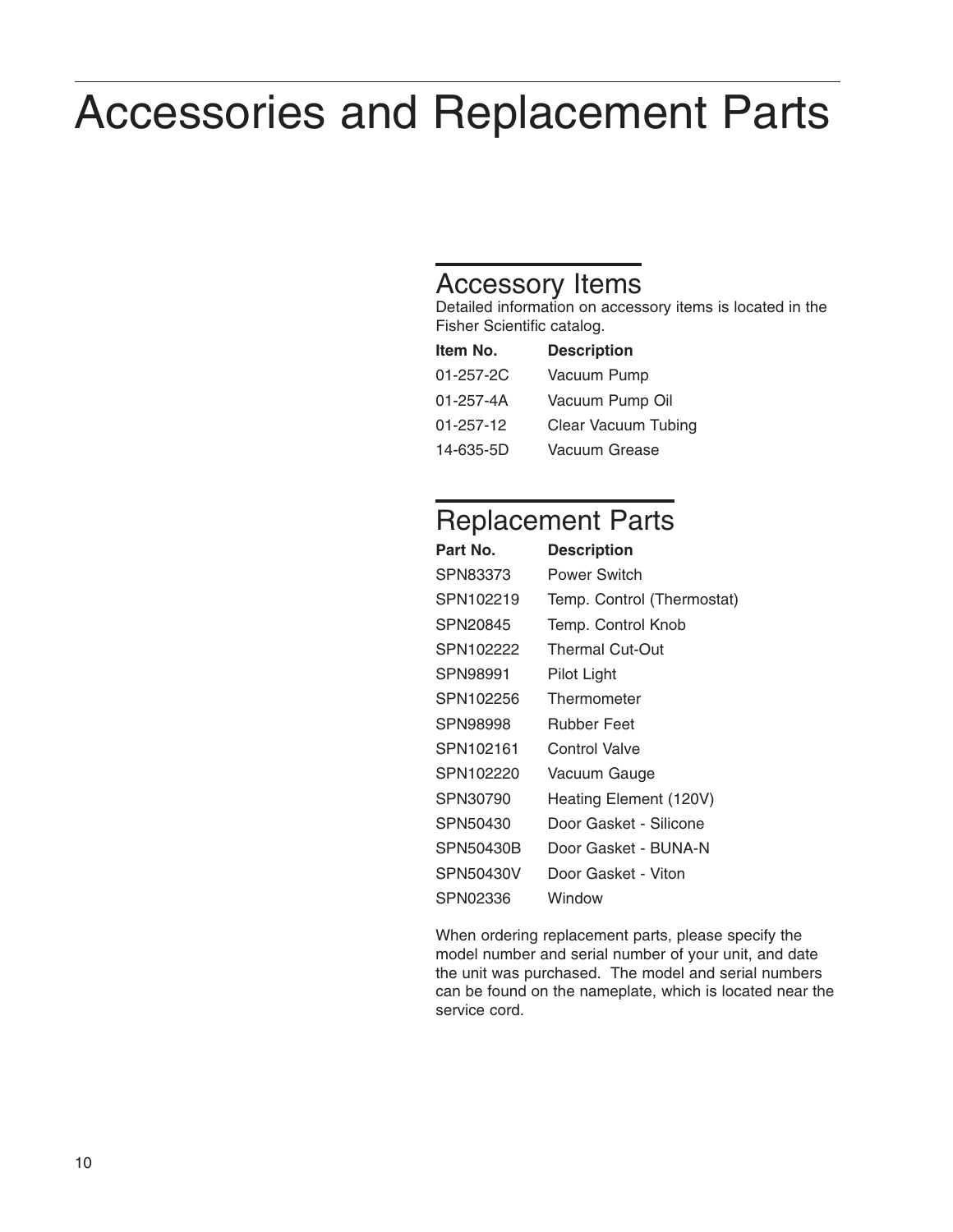# **Schematics**